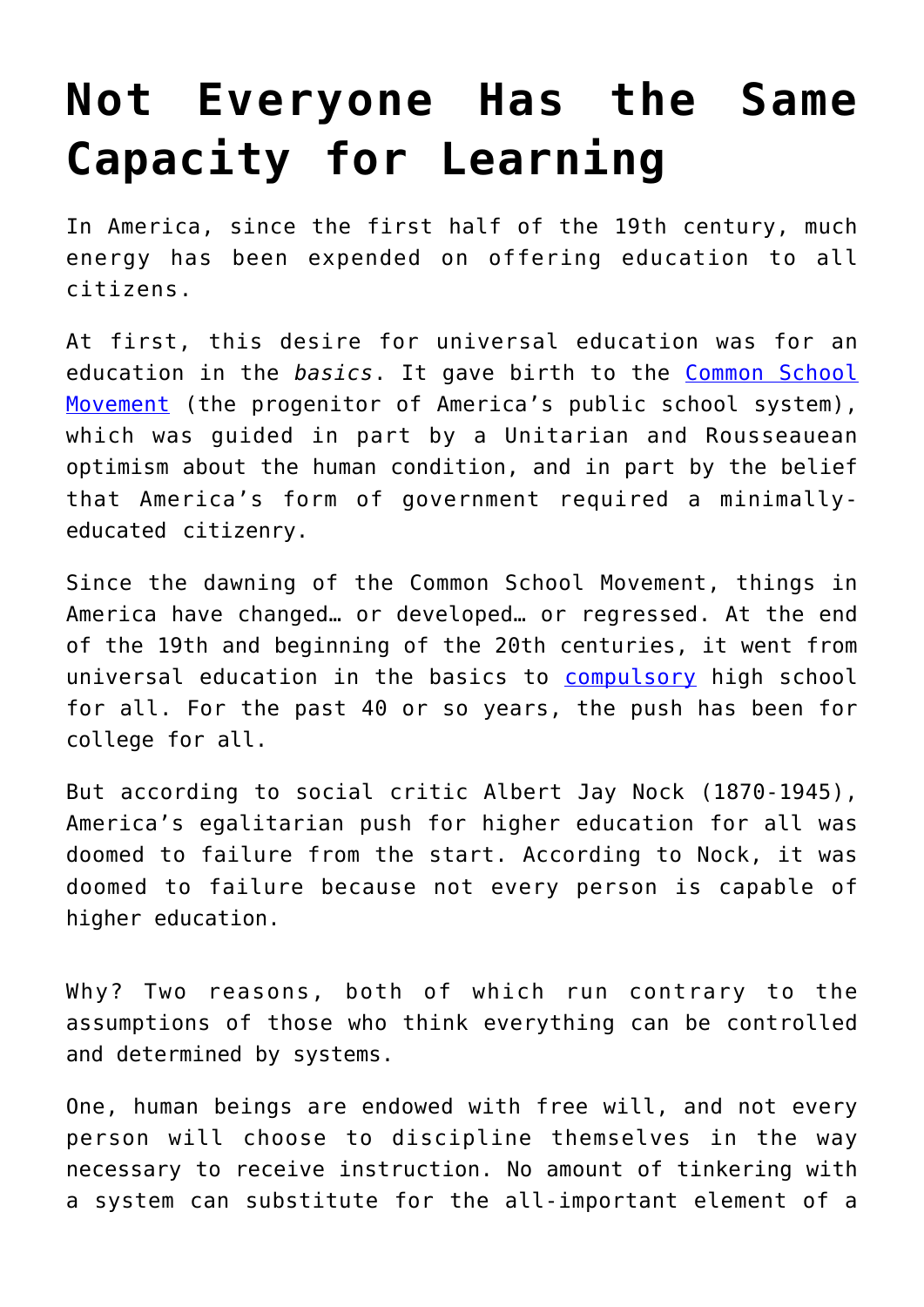student's free choice to become educated.

Two, as a result of either divine providence, or original sin, or circumstance, or the accident of birth, or bad luck—whatever you want to call it—not everyone was born with the same abilities or means to achieve the heights of education. Some people are born smarter than others; some people are born to parents smarter than other parents; some people have the fortune to go to better schools than others; some people have the fortune to have better teachers than others. As education progresses it becomes more difficult. When confronted with the increased difficulty, some will inevitably fall by the wayside… unless they're propped up.

Here are Nock's own words from his book *The Theory of Education in the United States*. Keep in mind that by "education" in the selection below, he's referring to the upper levels of education, i.e., high school and college:

*"An educational system was set up in our country, and lavishly endowed in response to the noble sentiment of parents for the advancement of their children. It was to be equalitarian, as the average man understood equality; that is to say, everybody should be regarded as able to take in its benefits. It should be democratic, as the average man understood democracy; that is to say, no one had any natural right to anything that everybody could not get. Very well, then, we said, education, traditionally, is the establishment of certain views of life and the direction of certain demands on life, views and demands which take proper account of the fundamental instincts of mankind, all in due measure and balance; the instinct of workmanship, the instinct of intellect and knowledge, of religion and morals, of beauty and poetry, of social life and manners. The aim at an inculcation of these views and demands is the Great Tradition of a truly civilised society. The traditional discipline, the process which has been found most competent to the purpose, is that chiefly of scrutinising the longest available*